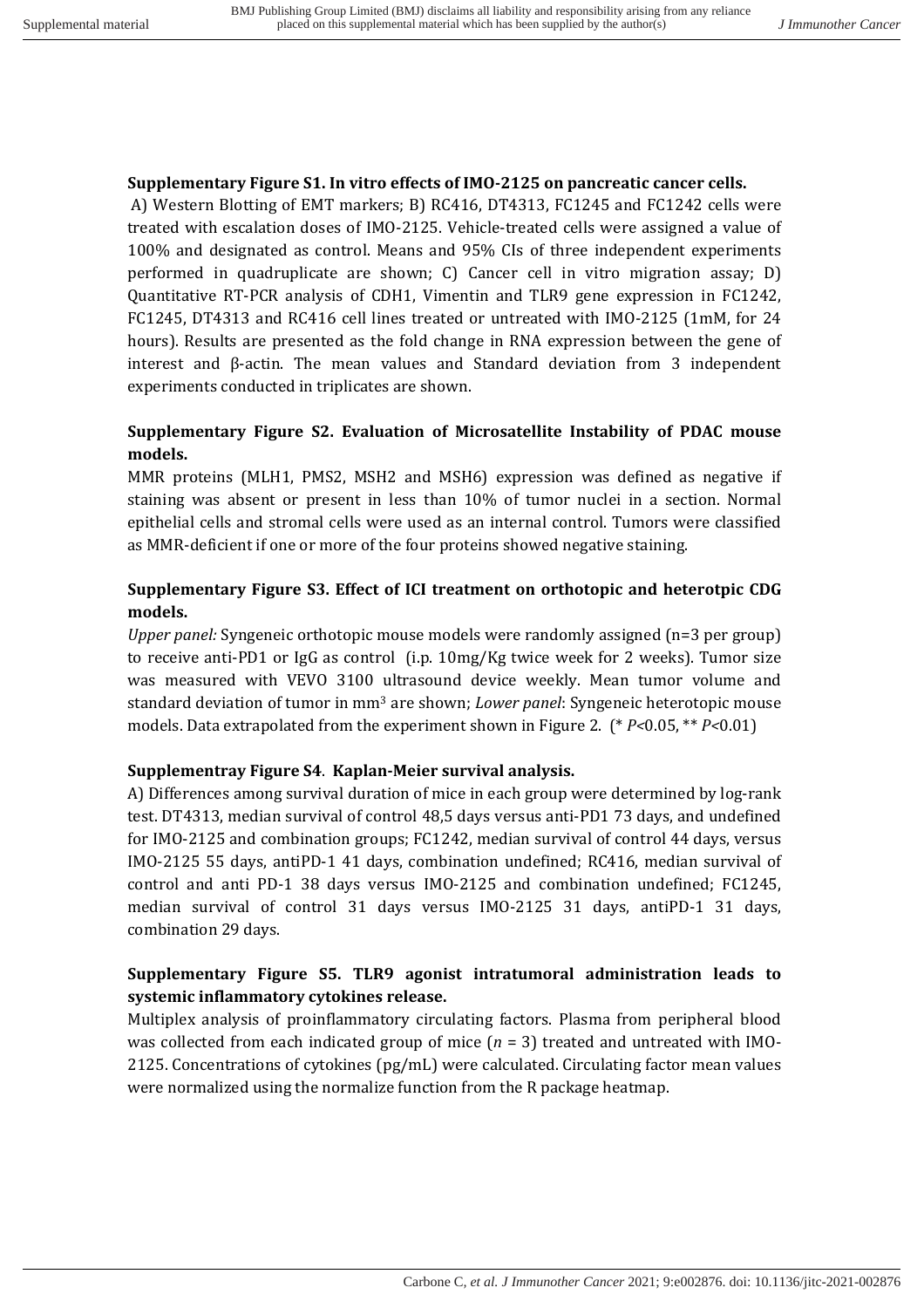### **Supplementary Figure S6. RNA-sequencing analysis of differentially expressed genes** from tumor tissue DT4313 and FC1242 CDG mouse models.

A) Volcano plot of genes differentially expressed between  $(n=3)$  DT4313 and FC1242 tumors  $(-1.5 \times 6)$ d change  $\le 1.5$  and with pvalue  $\le 0.05$  were in red plot);

B) Pie charts of gene ontology showing up (Fold Change  $>1.5$ ) and down (Fold Change<1.5) cellular processes between  $(n = 3)$  DT4313 and non FC1242 tumors;

C) Biological processes activated in DT4313 tumor untreated and treated with IMO-2125 (i.t.) Only gene sets with an adjusted  $p$ -value < 0.05 were displayed;

D) Two most significative up-regulated (fold>1.5, P value<0.05) biological processes identified by GSEA. B) Volcano plots of differences in gene expression between  $(n=3)$ responder (DT4313) and non responder (FC1242) tumors.

## **Supplementary Figure S7. RNA-sequencing analysis of differentially expressed genes** from tumor tissue DT4313 and FC1245 CDG mouse models.

A) Volcano plot of genes differentially expressed between  $(n=3)$  DT4313 and FC1245 tumors  $(-1.5 \times 10^{14} \text{ change} \times 1.5 \text{ and with pvalue} \times 0.05 \text{ were in red plot})$ ;

B) Pie charts of gene ontology showing up (Fold Change >1.5) and down (Fold Change<1.5) cellular processes between  $(n = 3)$  DT4313 and non FC1242 tumors;

C) Biological processes activated in DT4313 tumor untreated and treated with IMO-2125 (i.t.) Only gene sets with an adjusted  $p$ -value < 0.05 were displayed;

D) four most significative up-regulated (fold>1.5, P value<0.05) biological processes identified by GSEA.

### **Supplementary Figure S8**. *In vitro* **autophagy analysis.**

Western blotting analysis for the expression of basal autophagic flux measured by LC3-IIB expression in *in vitro* experiments. Immune unresponsive tumors show low levels of basal autophagic flux compared to immune-responsive pancreatic cancer models; (CHQ, 25mM, 1) hour). Each control was set  $= 1$ .

## **Supplementary Figure S9. DT4313 IMO-2125 responder tumors show immunopermissive characteristics.**

A) RNA-Seq based PCA showing gene expression among the indicated treatment groups of anenestic DT4313 tumors (left flank);

B) Volcano plot of genes differentially expressed between  $(n=3)$  DT4313 and FC1242 tumors  $(-1.5 \times 6)$ d change  $\le 1.5$  and with p value  $\le 0.05$  were in red plot);

C) Ridge-plot s of the pre-ranked GSEA applied to the results of the differential gene expression between the indicated pairs. Only gene sets with an adjusted  $p$ -value <  $0.05$  are displayed;

D) Pie charts gene ontology showing up (Fold Change  $>1.5$ ) and down (Fold Change $<1.5$ ) cellular processes between untreated and treated  $(comb)$  group  $(n=3)$  of not locally treated tumours (left flank). (CTR= control, IMO =IMO-2125, ICI=anti-PD-1, Comb= Combination).